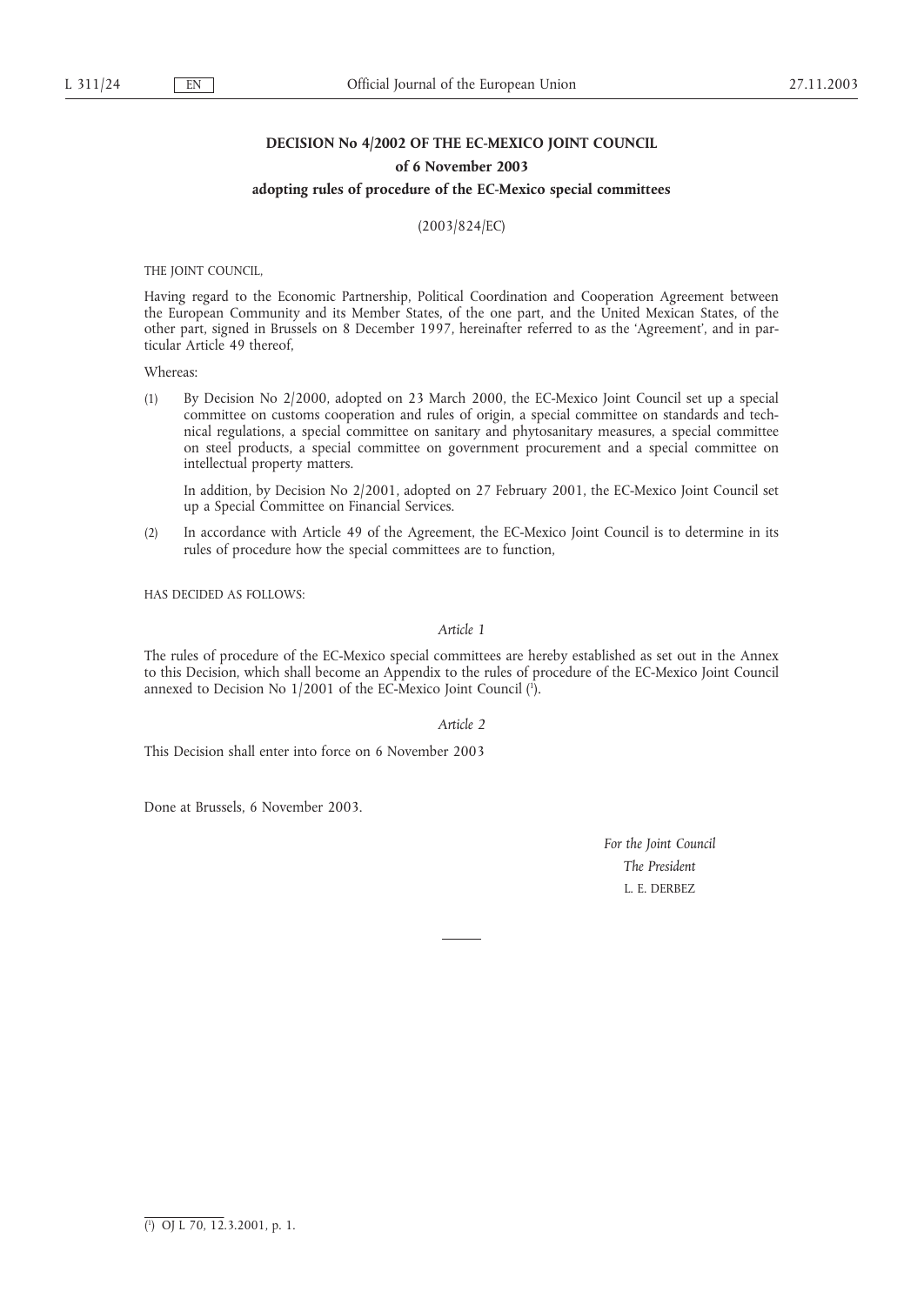### *ANNEX*

### *'Appendix*

## **RULES OF PROCEDURE OF THE EC-MEXICO SPECIAL COMMITTEES**

## *Article 1*

### **Presidency**

Every meeting of the EC-Mexico special committees (hereinafter referred to as "special committees") shall be presided alternately by a representative of the Commission of the European Communities and by a representative of the Mexican Government, normally at senior civil servant level.

## *Article 2*

#### **Meetings**

The special committees shall meet in accordance with the respective Articles of Decision No 2/2000 of the EC-Mexico Joint Council of 23 March 2000 and Decision No 2/2001 of the EC-Mexico Joint Council of 27 February 2001 implementing Articles 6, 9 12(2)(b) and 50 of the Economic Partnership, Political Coordination and Cooperation Agreement, which set up each of them.

### *Article 3*

#### **Delegations**

Before each meeting, the chairman of the special committees shall be informed of the intended composition and the head of the delegation of each party.

# *Article 4*

### **Secretariat**

1. An official of the Commission of the European Communities, of the one part, and an official of the Government of Mexico, of the other part, shall act jointly as secretaries of the special committees.

2. All correspondence to and from the chairman of the special committees provided for in these rules of procedure shall be forwarded to the secretaries of the special committees and to the Secretaries and the chairman of the EC-Mexico Joint Committee and, where appropriate, to the members of the EC-Mexico Joint Committee.

### *Article 5*

#### **Documents**

When the deliberations of the special committees are based on written supporting documents, such documents shall be numbered and circulated as documents of the special committee by the two secretaries.

### *Article 6*

#### **Publicity**

Unless otherwise decided, the meetings of the special committees shall not be public.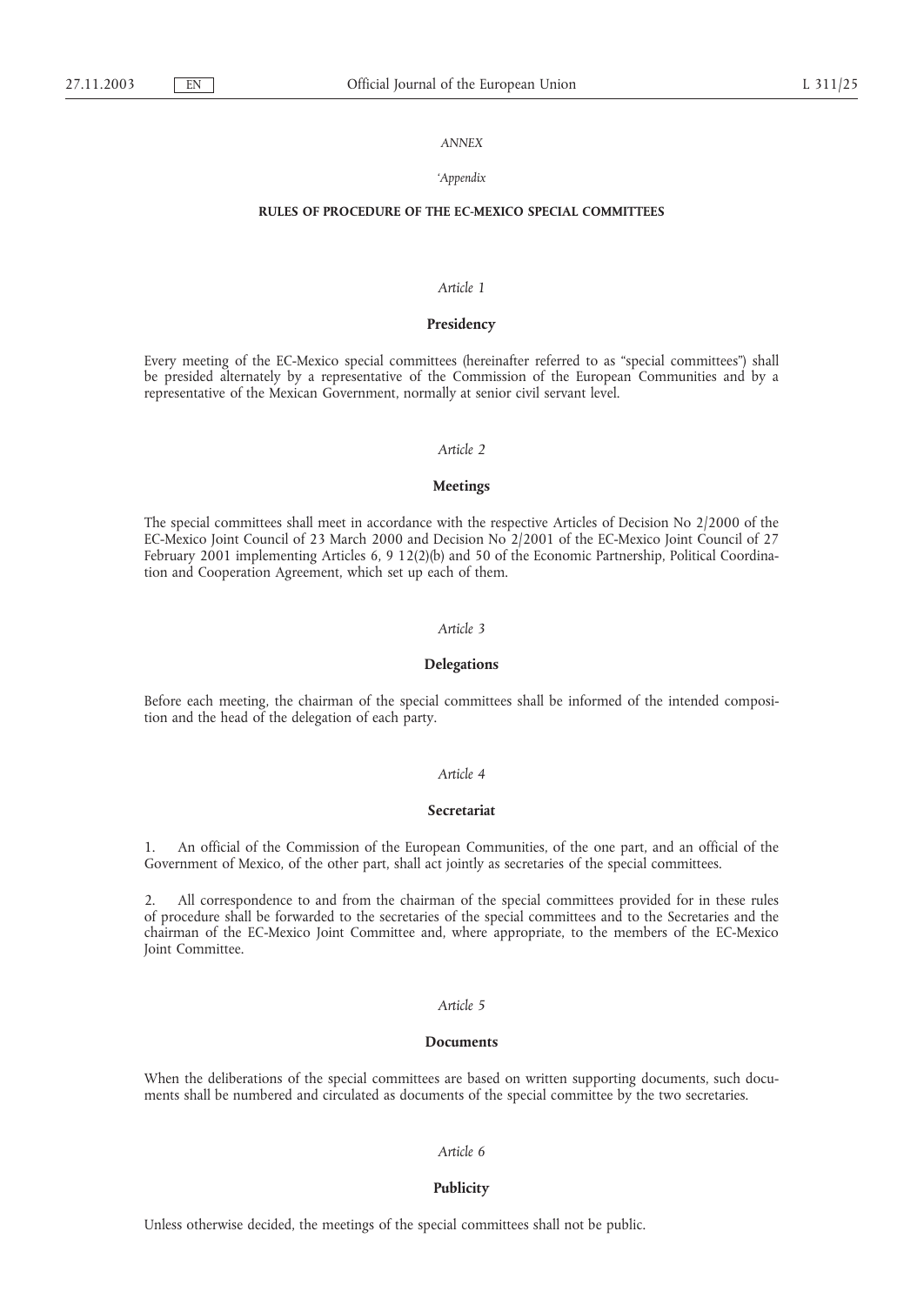#### *Article 7*

# **Agendas for meetings**

1. A provisional agenda for each meeting shall be drawn up by the secretaries of the special committees no later than 30 days before the meeting, together with the supporting documentation. The agenda shall be forwarded to the chairman, secretaries and members of the EC-Mexico Joint Committee not later than 15 days before the beginning of the meeting.

The agenda shall be adopted by the special committees at the beginning of each meeting. Items not on the provisional agenda may be added with the agreement of both parties.

2. With the agreement of the parties, the time limits specified in paragraph 1 may be shortened in order to take account of the requirements of a particular case.

#### *Article 8*

## **Minutes**

Minutes shall be taken for each meeting in accordance with the following procedure, and shall be based on a summing up by the chairman of the conclusions arrived at by the special committees:

- (a) the parties will draft and agree on a first version of the minutes directly after the special committee meeting;
- (b) the parties will then have 20 working days to circulate the minutes internally and compare the versions cleared internally;
- (c) upon adoption by the special committees, the minutes shall be signed by the chairman and by the secretaries within 10 working days after the end of the internal clearance procedure referred to in (b);
- (d) a copy of the minutes shall be forwarded to the chairman and secretaries of the EC-Mexico Joint Committee.

## *Article 9*

### **Recommendations**

1. In those cases where the special committee is empowered to make recommendations in accordance with Decision No 2/2000 or Decision No 2/2001, those acts shall be entitled "recommendation", followed by a serial number, by the date of their adoption and by a description of their subject.

2. Where the special committee makes a recommendation, the provisions of Articles 10, 11 and 12 of Decision No 1/2001 of the EC-Mexico Joint Council that establish the rules of procedure of the Joint Council shall apply *mutatis mutandis*.

3. The recommendations of the special committee shall be forwarded to the secretaries of the EC-Mexico Joint Committee.

# *Article 10*

#### **Expenses**

1. The United Mexican States and the European Community shall each defray the expenses they incur by reason of their participation in meetings of the special committees, both with regard to staff, travel and subsistence expenditure and with regard to postal and telecommunications expenditure.

Expenditure in connection with the material organisation of meetings, interpretation at meetings, and the translation and reproduction of documents shall be borne by the party which hosts the meetings.